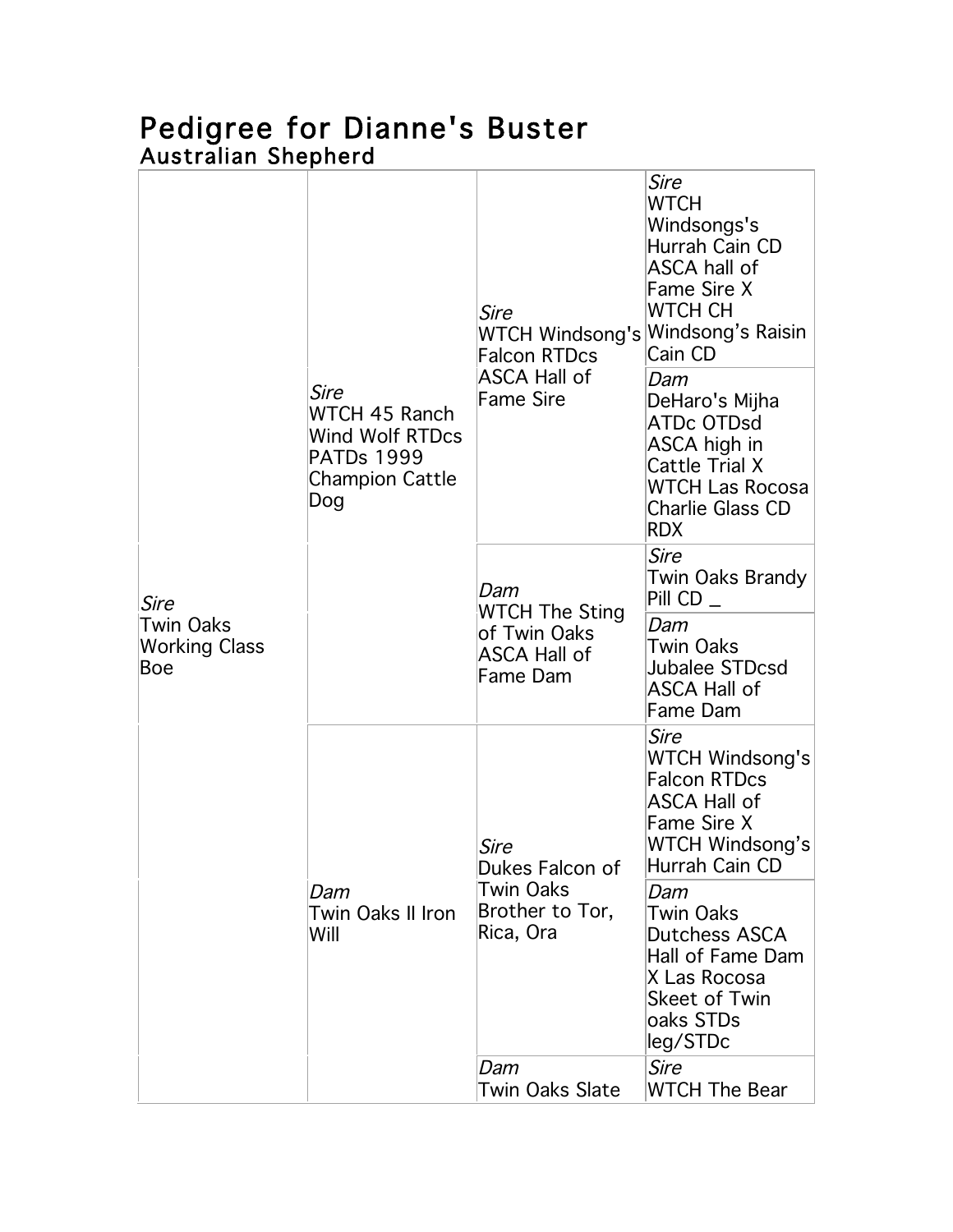|                                    |                                                                 | of Iron                                                                                                | lof Twin Oaks CD<br><b>ASCA Hall of</b><br><b>Fame Sire</b><br>Dam<br>Twin Oaks Willoa<br><b>CD ATDd OTDs</b>                                        |
|------------------------------------|-----------------------------------------------------------------|--------------------------------------------------------------------------------------------------------|------------------------------------------------------------------------------------------------------------------------------------------------------|
| Dam<br>Twin Oaks<br>Cinnamon Sasha | Sire<br>WTCH 45 Ranch<br><b>Bull Tuff RTDs</b>                  | Sire<br>WTCH The Bull of<br>Twin Oaks CD<br><b>RDX RTDcs</b><br>Supreme CH<br>Stockdog Hall of<br>Fame | <i>Sire</i><br><b>WTCH The Bear</b><br>of Twin Oaks CD<br>ASCA Hall of<br><b>Fame Sire</b><br>Dam                                                    |
|                                    |                                                                 |                                                                                                        | Twin Oaks Poky<br>Cody OTD cd<br>STDs<br><b>ASCA Hall of</b><br>Fame Dam                                                                             |
|                                    |                                                                 | Dam<br><b>WTCH Windsong's</b><br>Rip Rap<br>92 ASCA Finals<br>4th                                      | Sire<br><b>WTCH Little</b><br>Spots's Speckled<br>Image<br><b>ASCA Hall of</b><br><b>Fame Sire</b>                                                   |
|                                    |                                                                 |                                                                                                        | Dam<br><b>WTCH Windsongs</b><br>City Rhythm<br><b>ASCA Hall of</b><br>Fame Dam X CH<br>Powder River's<br><b>City Slicker CD</b><br><b>ATDsd OTDc</b> |
|                                    | Dam<br>Twin Oaks Ora<br>Dell<br><b>ASCA Hall of</b><br>Fame Dam | Sire<br>WTCH Windsong's<br>Falcon<br><b>ASCA Hall of</b><br><b>Fame Sire</b>                           | Sire<br><b>WTCH Windsong's</b><br>Hurrah Cain CD<br><b>ASCA Hall of</b><br><b>Fame Sire X</b><br><b>WTCH CH</b><br>Windsong's Raisin<br>Cain CD      |
|                                    |                                                                 |                                                                                                        | Dam<br>DeHaro's Miljha<br>ATD c OTD sd<br><b>High in Trial</b><br>Cattle X<br><b>WTCH Las Rocosa</b>                                                 |